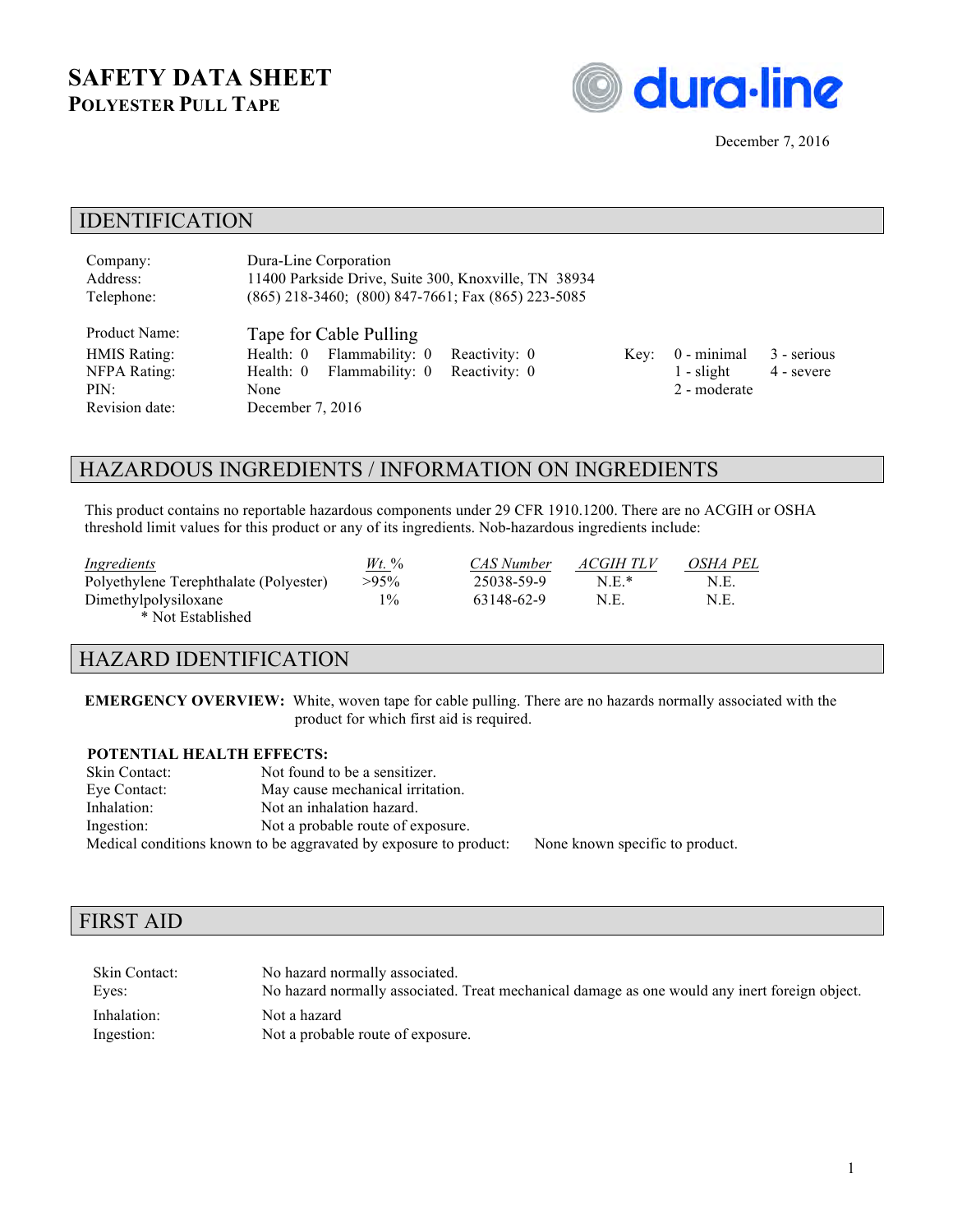# FIRE HAZARD

Flash Point: None. Flammable Limits in Air: Not determined. Extinguishing Media: All standard agents may be used Special Fire Fighting Procedures: Wear self contained breathing apparatus. Avoid excessive inhalation of smoke or potential thermal decomposition products. Unusual Fire Hazards: None

# ACCIDENTAL RELEASE MEASURES

Not Applicable in the form supplied.

## HANDLING AND STORAGE

No special handling or storage requirements.

# EXPOSURE CONTROLS / PERSONAL PROTECTION

Controls: None required<br>Personal Protection: Wear safety gl Wear safety glasses to protect eyes

#### PHYSICAL PROPERTIES

Initial Boiling Point (bulk): N/A Vapor Pressure: N/A Percent Volatile:  $N/A$  Vapor Density (air = 1):  $N/A$ Density/ Sp. Gravity:  $1,3 - 1.4$  g/cm<sup>3</sup> Evaporation Rate (nBu Ac = 1): N/A Water Solubility: Insoluble Appearance: White,/ woven Pull Tape pH:  $N/A$  Odor: Neutral odor<br>VOC Content:  $N/A$  Odor:  $N/A$  Nelting Point: 260° C  $N/A$  Melting Point: 260° C

# STABILITY AND REACTIVITY

| Stability:                               | Stable.                                                    |
|------------------------------------------|------------------------------------------------------------|
| Incompatibility (Materials to Avoid):    | Tends to dissolve in caustic materials.                    |
| Hazardous Polymerization:                | Will not occur.                                            |
| <b>Hazardous Decomposition Products:</b> | Soot, oxides of carbon if heated to combustion temperature |
| Conditions to Avoid:                     | None Known.                                                |